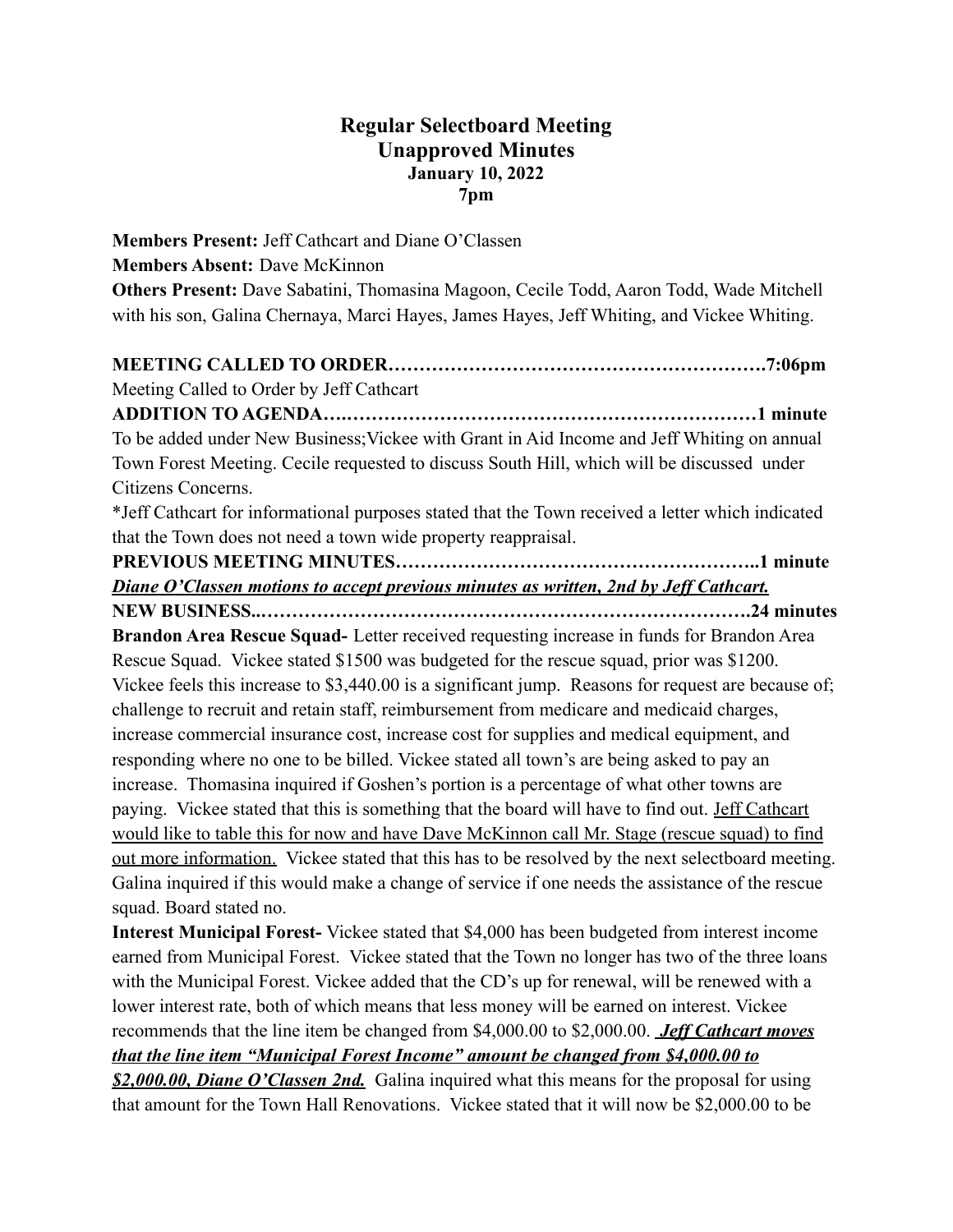available instead of \$4,000.00 Vickee clarified that there is still \$4,000.00 for this fiscal year to be used until June 30th. Then the next fiscal year will be \$2,000.00. The board felt that Galina would need to have a petition for this. Marci invited Galina to come into the office tomorrow and she and Rosie will help her with the petition and/or what the next step of the process would be. **Grant in Aid**- Vickee reported the Grant in Aid project totaled \$6,138.90 for the Goshen Ripton road work. This was an 80%-20% split, the town paid 20% and received the above amount. Jeff Cathcart stated that the \$30,000.00 received last year for the pull off area work for National Forest use was changed. Previously stated and understood was that money could be used through 2022. Jeff Cathcart was notified from the National forest that money will no longer carry over, that money needed to be spent by the end of 2021. Silver Lake Road and Goshen Ripton Rd are the only two roads that can receive funding from Forest money. Vickee was disappointed to learn of this as she has put in a lot of work for this work. Jeff Catchart stated that bills can still be submitted for last year as well as her hours on the work. Dave Sabatini inquired who is responsible for maintaining the pull off. Dave thought there ought to be parking markers as well for the areas. Marci stated that she was informed by Chris Mattrick that the Moosalamoo board hired Dave Sabatini to plow and maintain several areas and that this would become one of those areas. Marci did not realize that this was a voluntary position and felt Dave should be getting paid from either Moosalamoo or the National Forest. The pull off areas were necessary due to vehicles parking in the road by people to access the National Forest for recreation, this is Forest land, and is not something Town related or that should be funded by the Town. Jeff Cathcart will contact Chris regarding plowing this issue.

**OLD BUSINESS….……………………………………………………………..…21 minutes Capen Hill Expenses Project-** Jeff Cathcart stated the cost for the repair for the work came in for the Capen Hill Culvert repair, with employee's wages, supplies, etc. this amounted to \$15,321.54 The expenses was not budgeted in 21-22 budget, Vickee recommended this amount be transferred from the Road Money Market to the Road Checking account. Thomasina inquired how much that one culvert was estimated to cost. No one present could answer this as the bid was for the entire job and no itemized cost per culvert was obtained. Vickee has more information in the office on the expense of the work. Additionally each culvert cost a different amount, this culvert was the largest of the seven culverts. *Jeff Cathcart motioned to take the funds amounting to \$15,321.54 and transfer from the Road Money Market to the Road Checking to pay for the unbudgeted repair. Diane O'Classen 2nd.* Galina inquired about the equipment rental. Vickee stated it is common in Towns to have two budgets, one for Town and one for Roads. Every time a piece of equipment is used the Road reimburses the Town for the use of the truck. This gets transferred from one account to another. The Town owns the equipment, the Road borrows it, thus the Road budget reimburses the Town for use of the Town's equipment.

**BLSG-** New Agreement just came in. Jeff Whiting reported as towns join BLSG a legal process to change the name occurs, therefore it was desired to have a name where it would not have to be changed as towns join or leave the district, proposed new name is Otter Creek Watershed Insect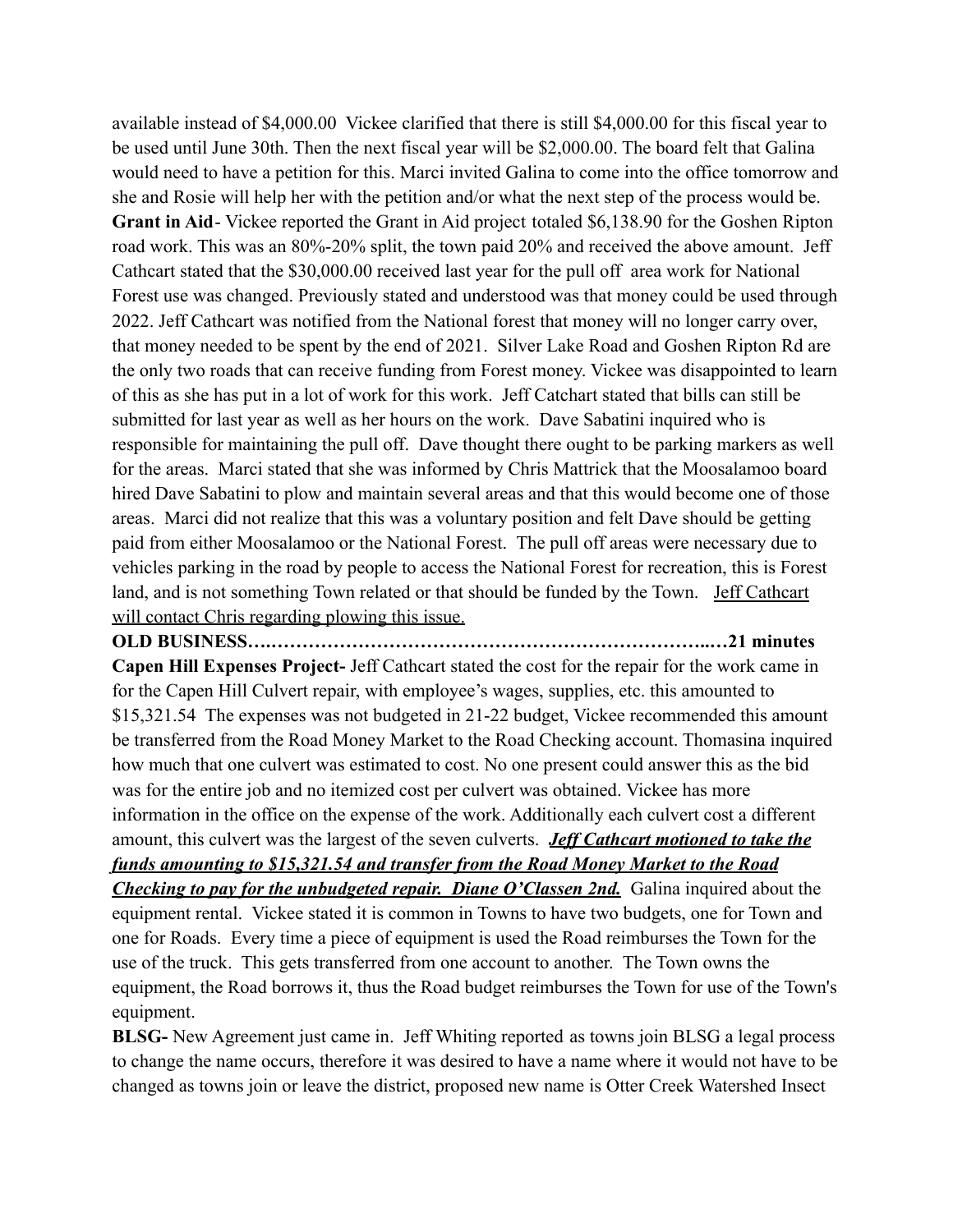Control District, additionally other language in the agreement was cleaned up for gender neutral purposes and the term equitable instead of equally. Jeff stated that other towns have agreed and signed off on this, Goshen needs to approve and sign the form. Galina inquired if Goshen pays a smaller portion than other towns, Jeff Whiting said yes.

**Annual Forest Board Meeting-** is due to happen, Jeff Whiting spoke with Andy Hutchins to schedule a meeting. The Selectboard is a part of the Forest Board and needs to be at the meeting. Andy is drafting the forest plan and will need \$2,000-\$2,500 to complete his work for the forest plan. He stated there is a stand of ash that he would recommend cutting. This is on the east side of South Hill Rd and some logging on Church Hill property also to be done, they will be taking logs out on South Hill Rd. Jeff Whiting recommended getting a bond from whomever does the logging. Conversation will happen at Forest Board and with loggers on maintenance of the road and if it will be part of the cost of logging. Cecile felt that it would cost less if the Town does the work to the road rather than the loggers. Wade Mitchell spoke and introduced himself, he owns 32 acres on the end of South Hill. Jeff Cathcart stated that they will address South Hill during Citizens Concerns.

## **ROADS………………..………………………………………………………….11 minutes**

Jim Hayes stated a radiator on the green plow truck will need to be replaced. Current radiator goes from aluminum crimp to plastic which can not be repaired. Jim would like to do this at the end of the season as the leak is not serious. The black plow truck has been repaired and is in good shape. The one ton garbage truck twisted off the drive shaft while on the garbage route, Jim was able to take the drive shaft off and repair the linkage so they could finish the garbage run. Jarred Lowell came up and put in a drive shaft. Jim stated the cost of towing the green plow truck for repair would have been around \$1500. He was able to get Jared Lowell to come up to the Town Garage and work on the truck. Marci, Jared, and himself were able to find the reason why the truck was shutting off while driving it. Both Jim Hayes and Marci Hayes expressed how helpful Jared Lowell was, he offered to assist Christmas Day if there were any issues and he is willing to come up to the Town Garage to do work. This is not common for mechanics to do and is very helpful. Jeff Cathcart inquired about taking the loader tires off to do the brakes. Jim stated Windmill equipment should have the supplies. Jeff Cathcart inquired about having Chuck, the person who did the roller on the grader, come up to take the wheels off. Jim stated that this should happen before May 1st. Jim stated the right drivers are the big issue, but he would like to have all the wheels taken off and done as well as the wheel cylinder. Jeff will get ahold of Chuck and have him coordinate with Jim on when to do this.

## **CITIZENS CONCERNS……….………………………………………………..29 minutes**

Cecile inquired with Marci on the status of South Hill Rd. Marci stated she called the woman from the State to start the process of correcting South Hill and she will be on vacation until the 14th, therefore nothing more could be done thus South Hill was not on the agenda. Cecile expressed concern as she has heard from someone in town that the Town is looking at turning South Hill into a trail. Marci stated that this was one suggestion from District 3, that it either be class 4 or a trail. Marci stated in conversation with Brian Sanderson that classifying the road is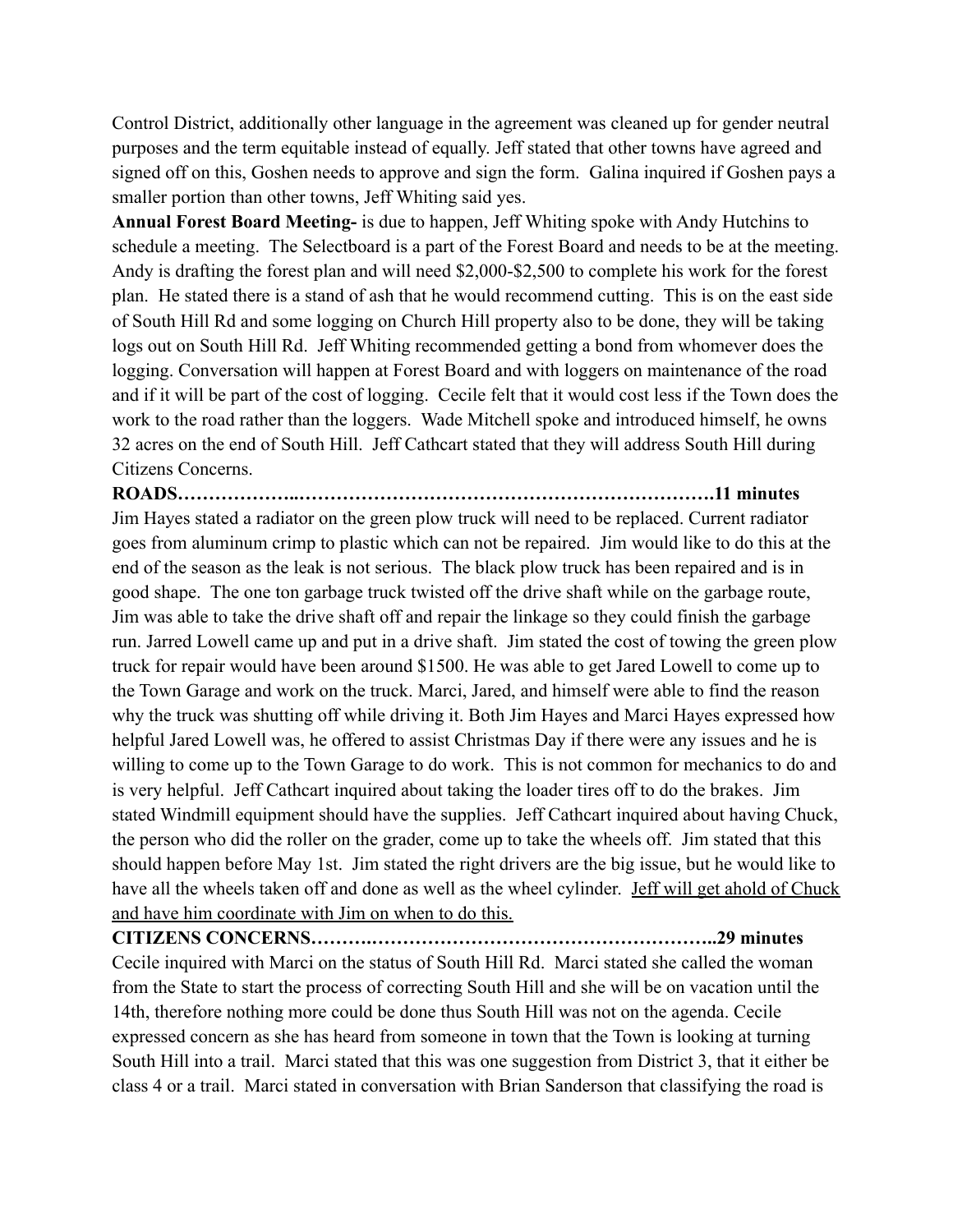part of the process and it sounded to him like it would be a candidate to have it as a trail, this was only a suggestion in conversation. Thomasina added that it has been four months working on resolving this issue, to reiterate Cecile's concerns she stated that the State legally found that South Hill could not be thrown up, the Town moved a section of South Hill road and gated it. She further added that it is really important to keep communication open regarding South Hil and to be thoughtful of those who have property on South Hill. Additionally it was added that the Todd's have been fixing that road for a long time. Thomasina stated that the selectboard should listen to the people that are invested in the town.

Jeff Whiting added that Tracy Wyman did work after logging, then there was storm damage and the Town did some work. Jeff Whiting voiced opposition with turning this road into a trail or throwing it up. Jeff Whiting stated that part of the forest agreement is to maintain the road for recreational purposes. Wade Mitchell stated that he has made maple on South Hill for many years and has won at the Addison County Fair 8 times as best maple. Sugar makers like that hill, that hill makes good maple and it is important, years ago people would come for that maple from all over. Wade stated if this road gets thrown up there will be a lot of sugar makers very disappointed. Jeff Cathcart clarified that the language of throwing up the road being used at the meeting is not accurate, he wants to be clear that this is nothing the selectboard has said and that whatever people hear outside of the board meetings is not relevant, it is what is said in the meetings that is. Marci stated that there has been no conversation with the state on throwing up or closing the road. The intention is not to do away with access because of the importance of accessing Town Forest and the camps. Declaring a trail is not the same as throwing up a road, she further stated that the town has done work on South Hill Rd, additionally the gate was put up by the request from land owners on South Hill due to multiple break-ins and garbage dumping in the past, and the original denied petition from the State to throw up the road stated the road was not to be thrown up but was to continue being maintained as is, which was very minimal, mostly done by property owners on South Hill and loggers, and was not maintained beyond a certain point and closed during winter months. Marci clarified that the intention is not to throw up the road only to correct the road, map it, and classify it. Jeff Cathcart added that perhaps this could be a warned item to spend money to improve South Hill Rd. Cecile inquired if money could come out of the Forest for this, Jeff Whiting stated this is a possibility. Thomasina stated that it would be hard to ask people to put money into a road when there are other roads that need work and serve more people. Marci added that it should be known that if South Hill Rd is improved there will be an increase in dumping and other issues. Last year multiple loads of tires were dumped on South Hill. This is something to consider and was part of the reason for gating and doing less maintenance.

Diane O'Classen added that the issues with South Hill started small and were found out to be a greater issue than expected. Marci stated this began as a 911 issue, then it was found out that the State has South Hill in the wrong location, and then the issue of classifying the altered road section. Diane O'Classen added that they are trying their best and will continue to work with the